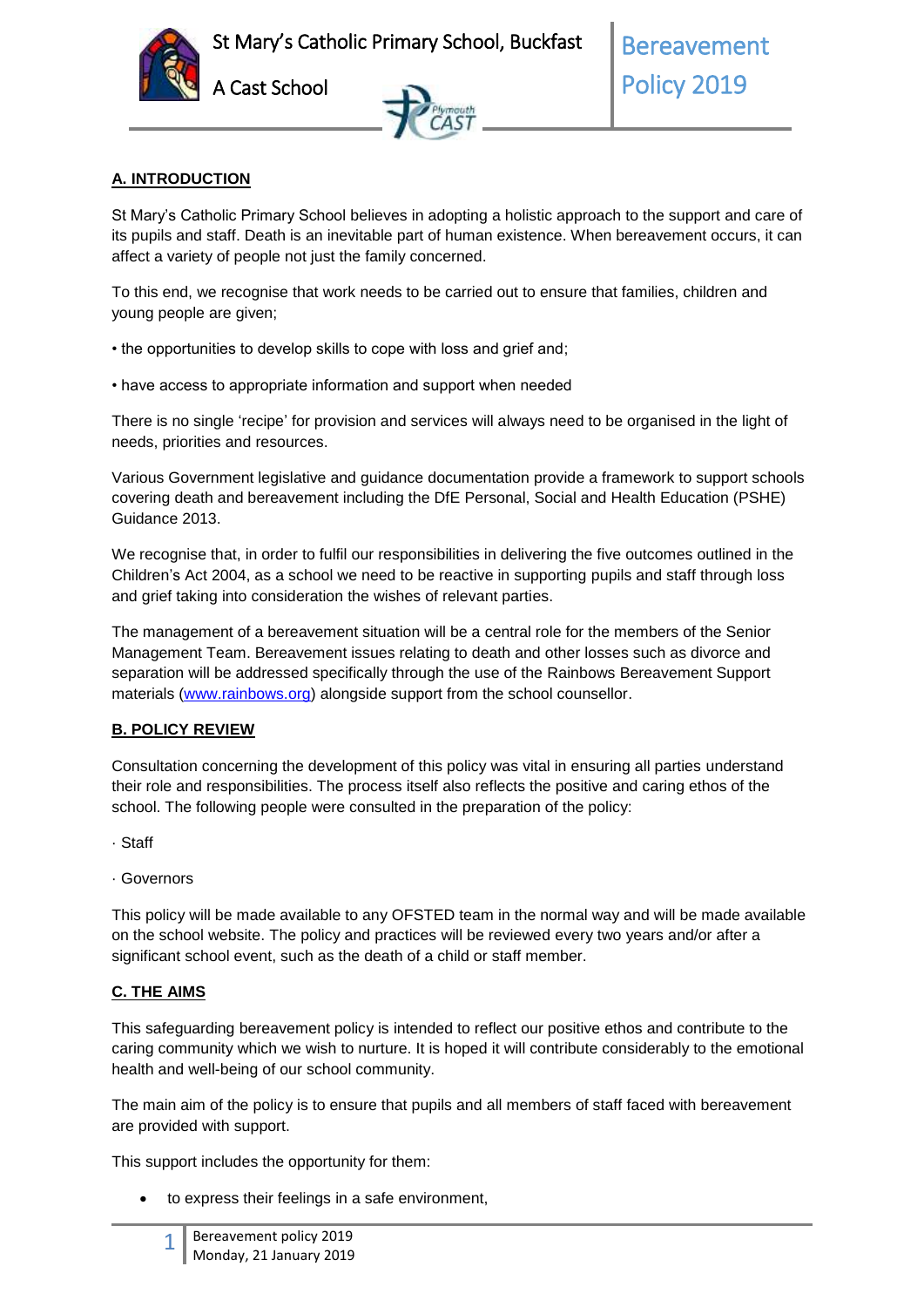- to be given space and time to come to terms with their loss
- to be offered the opportunity to be part of a bereavement support group within school, where other children who have suffered bereavement, grief, loss or separation can gather and share experiences and express their feelings.
- where necessary, access to more specialist advice

It is recognised that the situation for the child, young person and/or family will be monitored over time. It is our hope that anyone faced with bereavement will regard our community as a place where children and young people can grow and face the challenges that lie ahead. This, in turn, will contribute to our learning community. Use will be made of the 'RAINBOWS BEREAVEMENT SUPPORT' materials to help support the individual(s) affected by bereavement.

#### **D. RESPONSIBILITIES**

The management of bereavement is a whole school issue but there needs to be clear lines of accountability to ensure our aims are fulfilled.

The following summarise the main areas of responsibility:

The Governors/ Head teacher/Senior Management Team (including SENDCO) must:

- ensure the policy is implemented
- monitor progress and deal with external agencies
- co-ordinate media enquiries
- be the first point of contact for the individual concerned and their family
- identify appropriate support within the school community for the individual concerned
- offer support as appropriate to pupils in the wider school
- work with the school's Parish Priest and School Chaplain to offer appropriate support within the school community.

(Please refer to **Information Sharing Pathways** detailed in Appendix 1 and additional resources and checklists in Appendices 2-5)

#### **E. TRAINING**

The training and development of staff is a fundamental aspect of our human resource management and as such, all staff members will have the opportunity to undertake relevant training in the management of bereavement through the delivery of the **Rainbows Bereavement** support materials.

#### **F. MONITORING AND EVALUATION**

The effectiveness of the policy will be monitored and evaluated by the Senior Management Team and reported to the Governors on an annual basis following the delivery of the Rainbow Programme support groups for identified pupils.

This will include the following methods:

- Feedback from pupils and parents affected by bereavement, grief, loss or separation
- Feedback and evaluation from the Rainbows co-ordinator
- Feedback from trained facilitators delivering the Rainbow Support programme.
- Feedback from class teachers/TAs involved in supporting a bereavement situation
- Discussions with external agencies involved

Signed Committee Chair: **Date:** Date: **Date:** Date: **Date: Date: Date: Date: Date: Date: Date: Date: Date: Date: Date: Date: Date: Date: Date: Date: Date: Date: Date: Date: Date: D**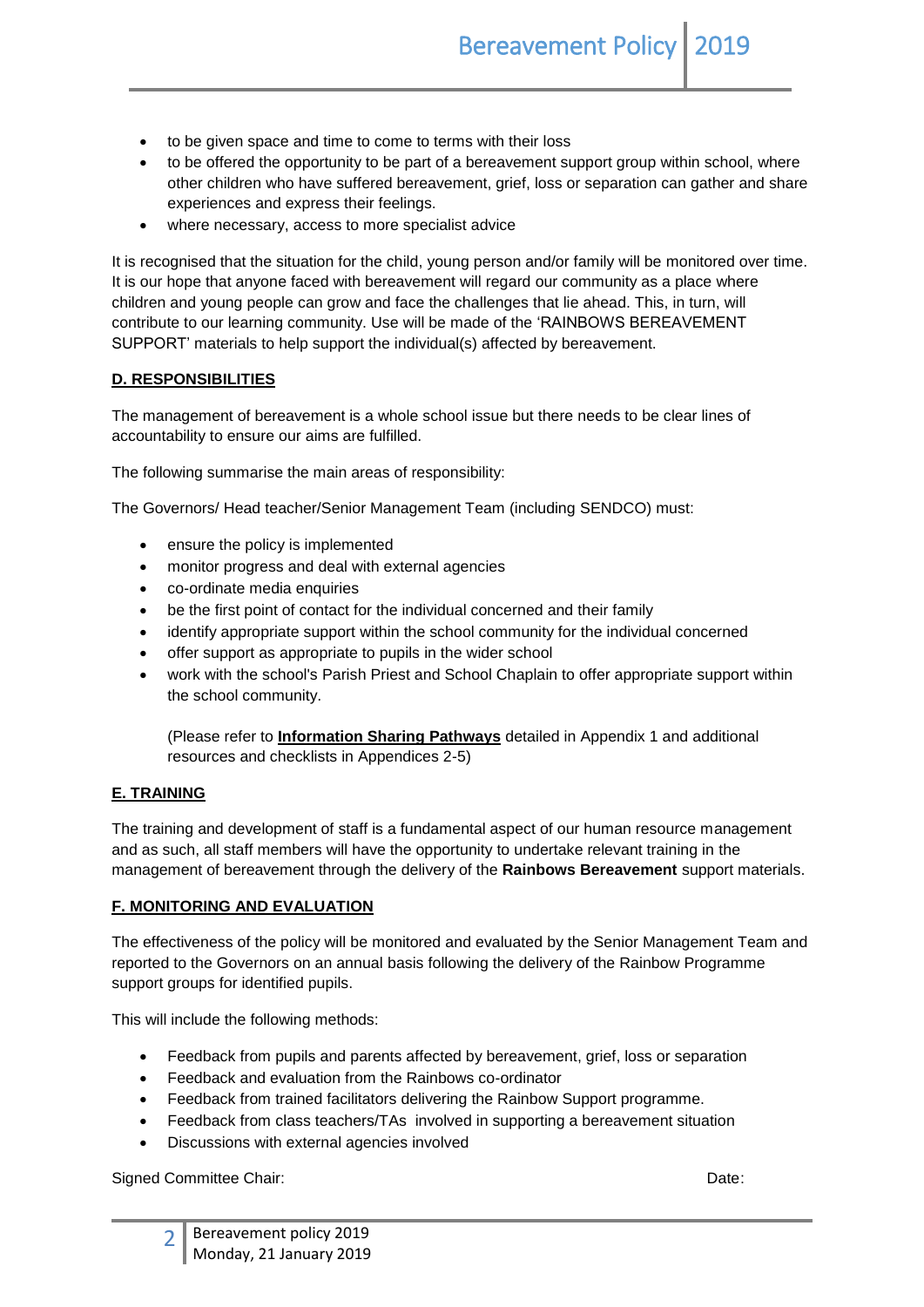# **Appendix 1: Information Sharing Pathways**

## **(i) Information Sharing Pathway following death of the Head teacher**

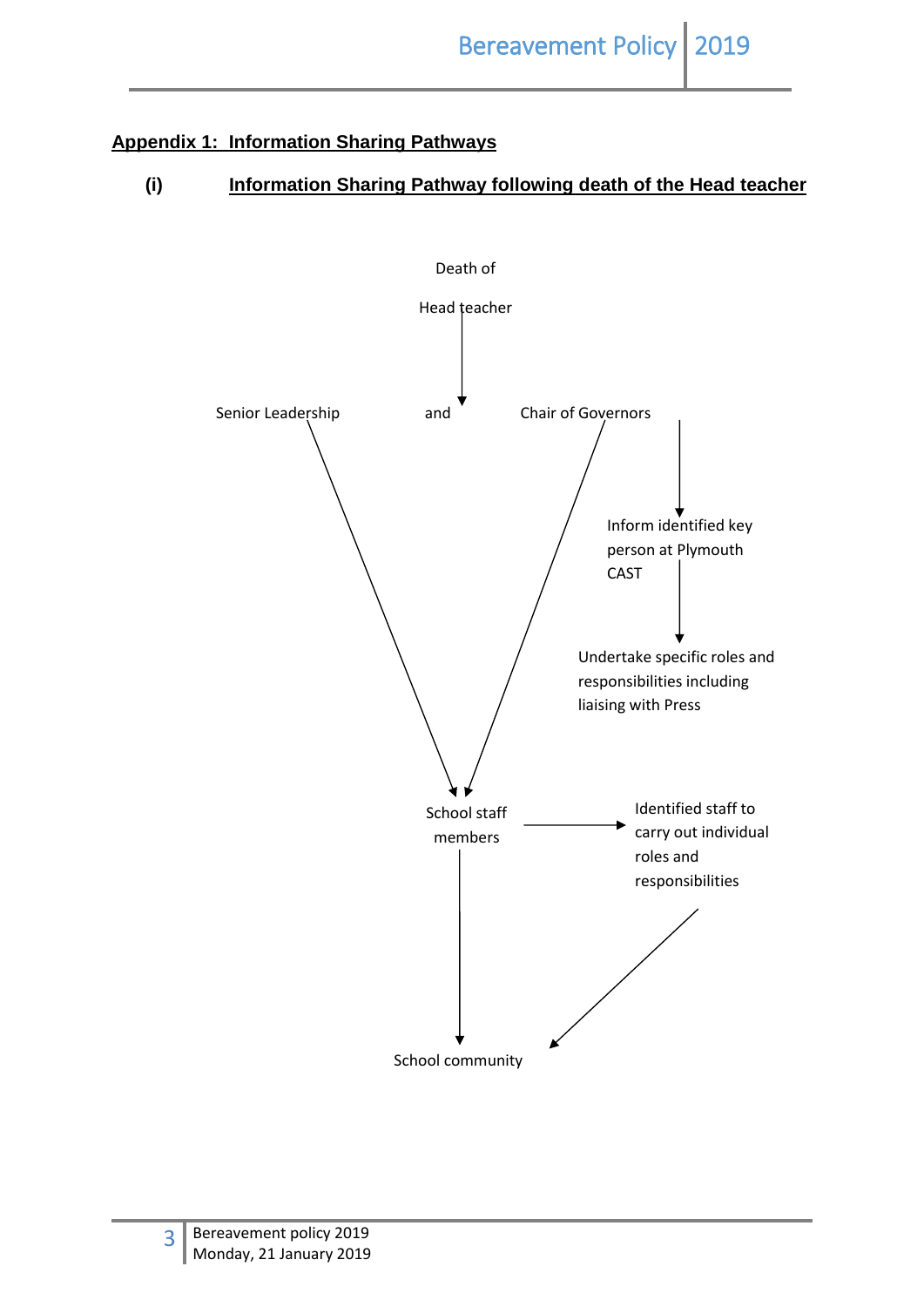# (ii) **Information Sharing Pathway following the death of a staff member**

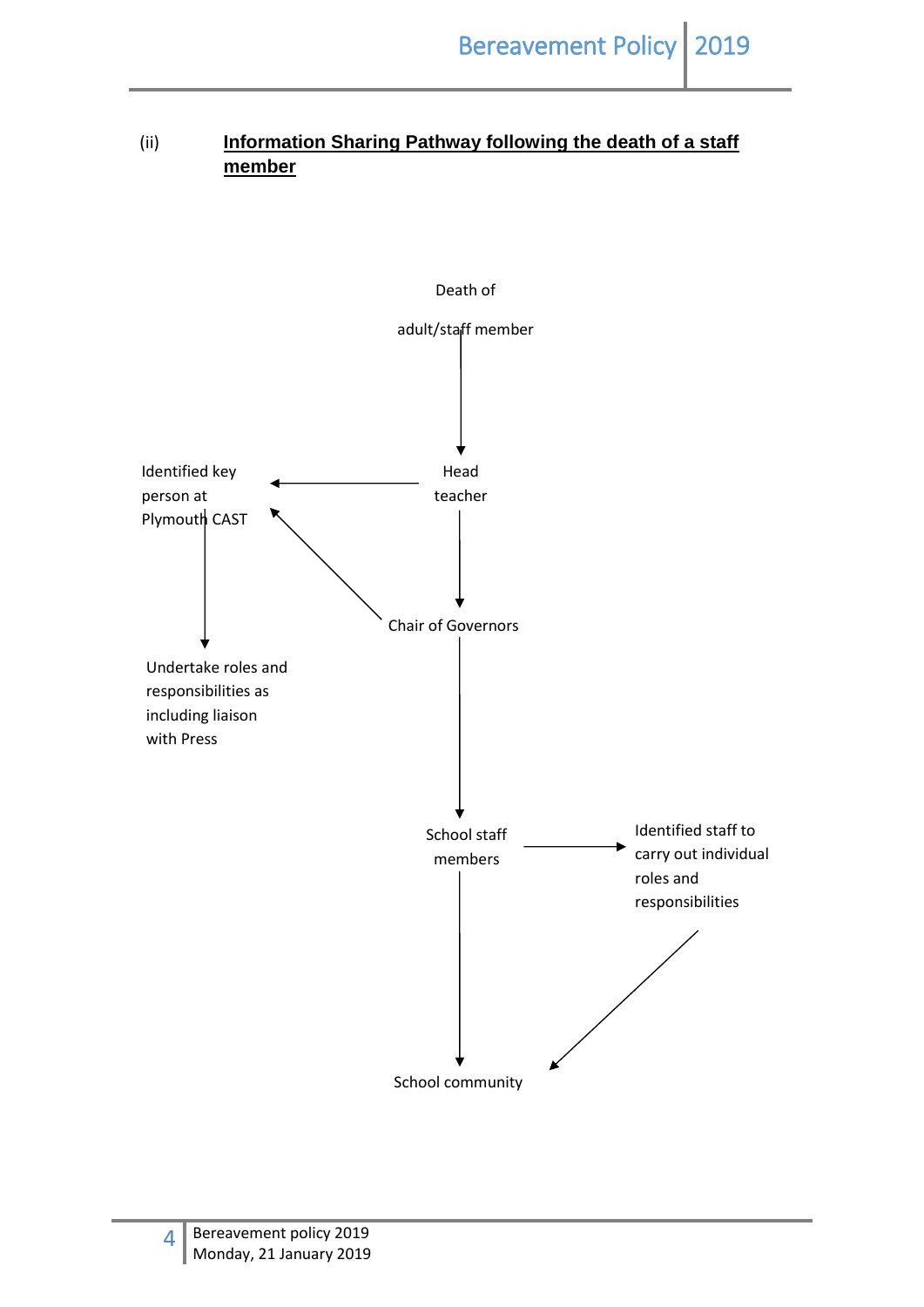# **(iii) Information Sharing Pathway following the death of a pupil**

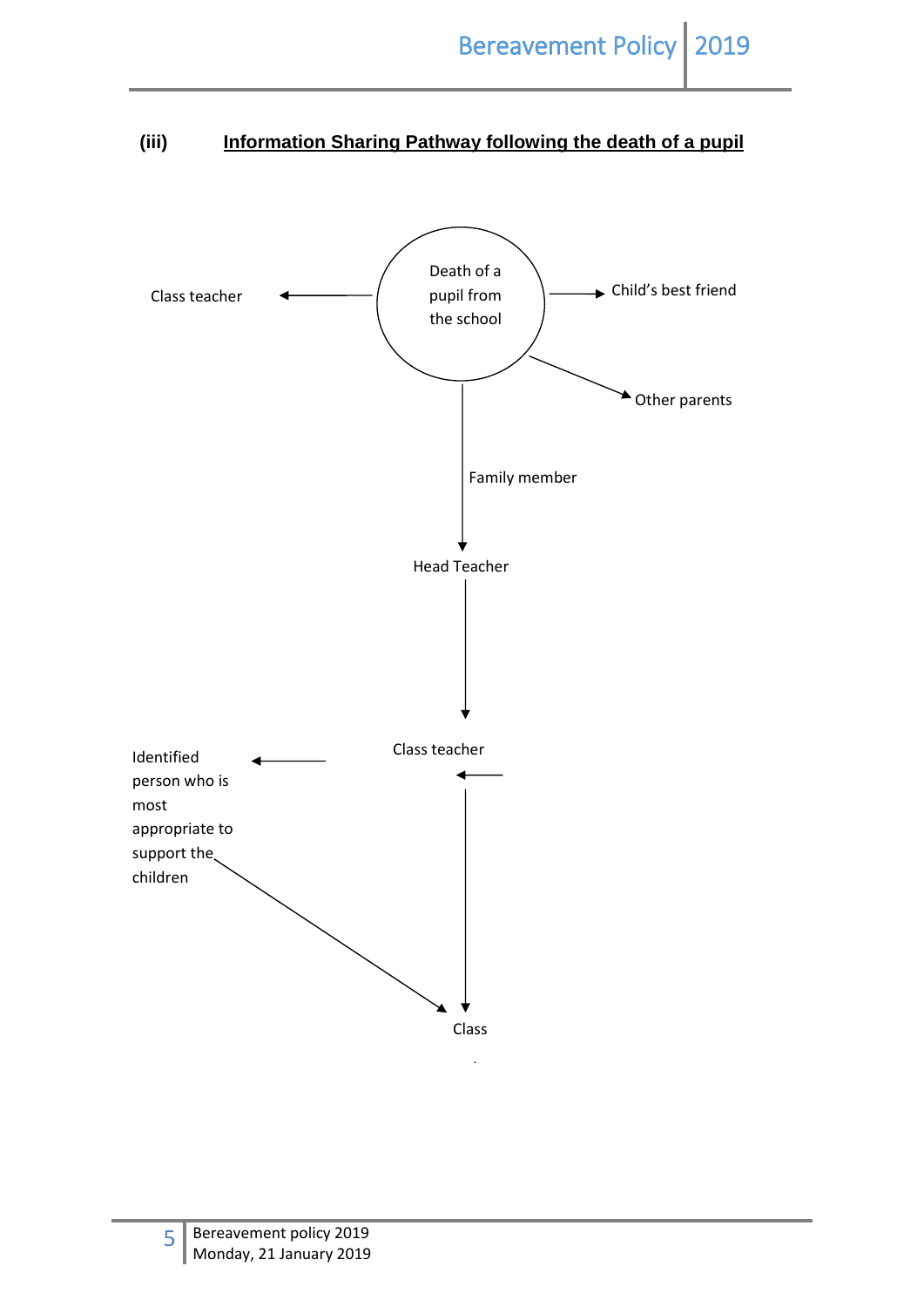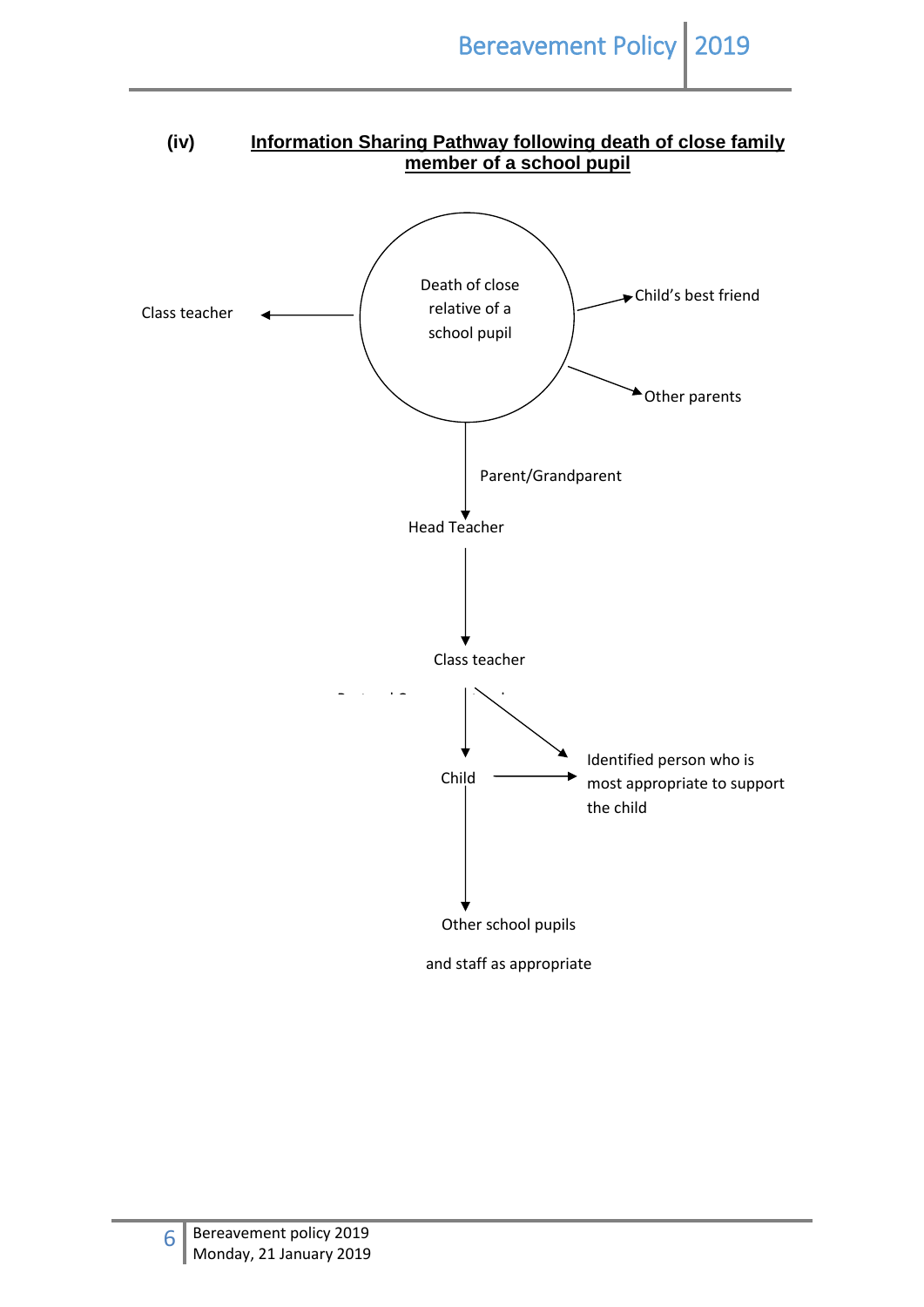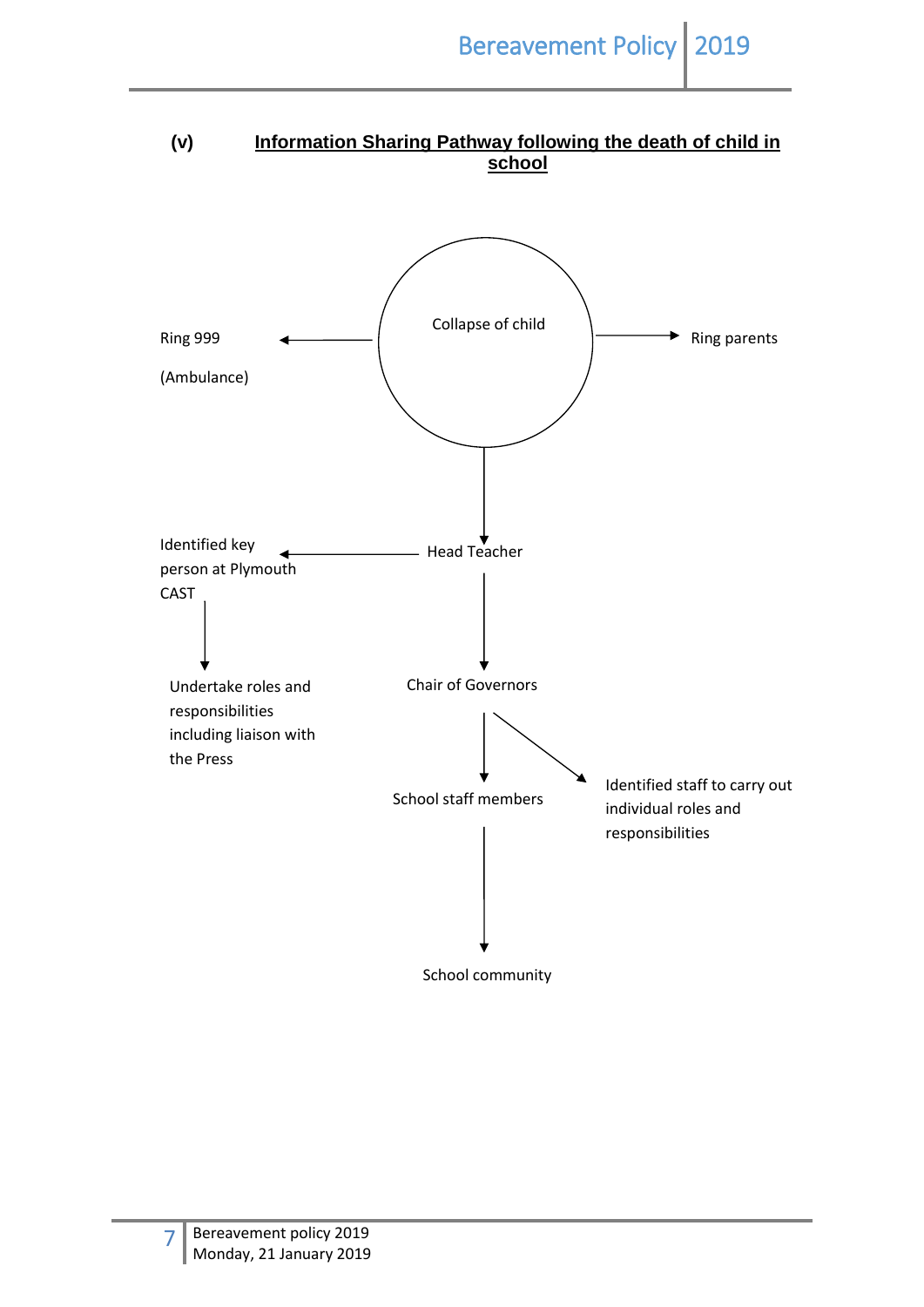## **Appendix 2**

## **i. Template of a letter informing parents of the death of a member of staff**

Dear Parents/ Carers,

Your child's class teacher had the sad task of informing the children of the tragic death of <Name> who has been a teacher at this school for a number of years.

Our thoughts are with <Name …….'s> family at this time and in an effort to try to respond to his/her death in a positive way, all the children have been informed.

When someone dies it is normal for family and friends to experience many different feelings like sadness, anger and confusion, and children are likely to ask questions about the death that need to be answered honestly and factually in terms that they will understand.

The children have been told that their teachers are willing to try and answer their questions at school but if there is anything else you or your child needs to know, please do not hesitate to ring the school office and we will be more than happy to help you.

Yours sincerely

<Name> Head Teacher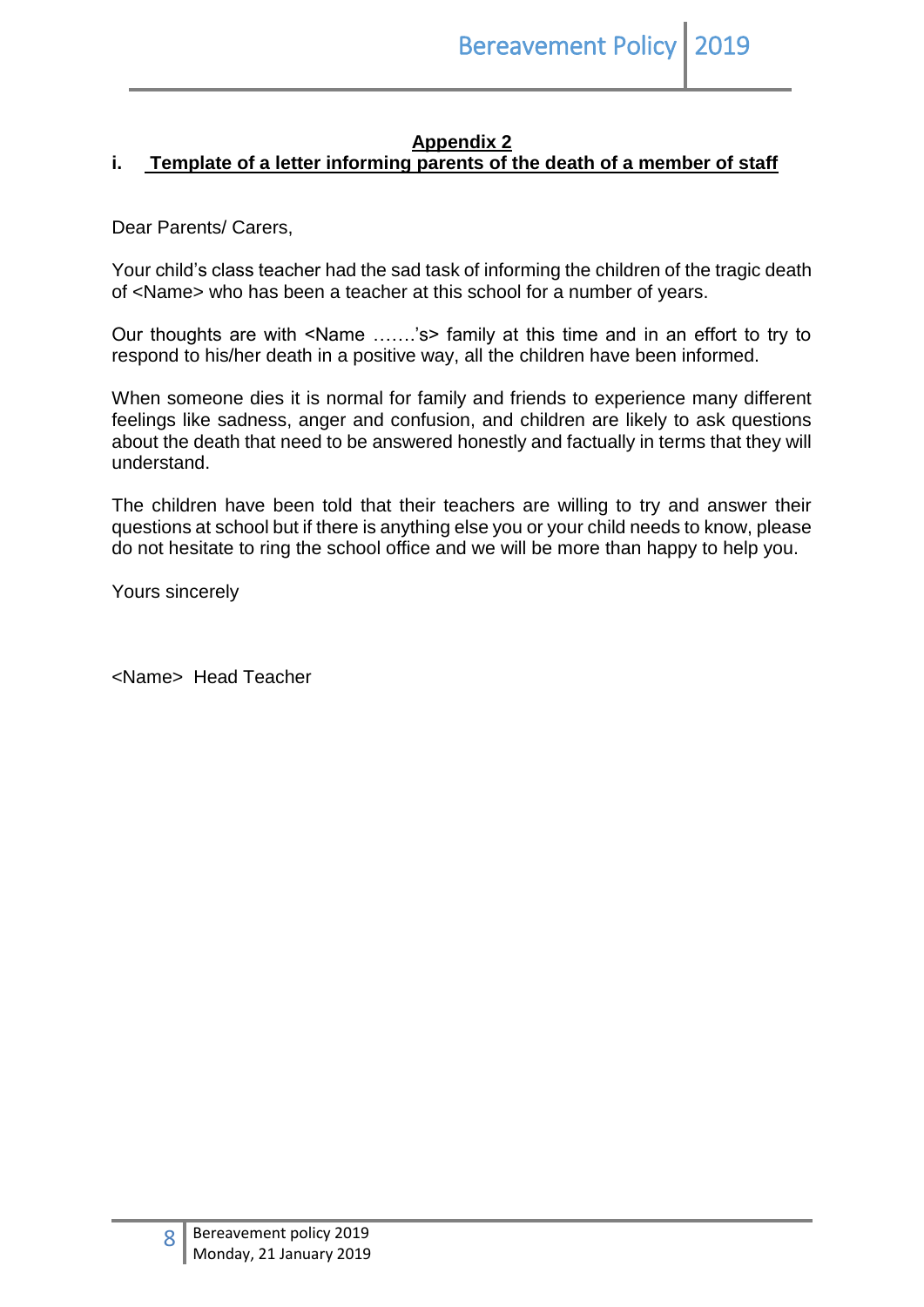## **ii. Template of a letter informing parents of the death of a pupil**

*Before sending a letter home to parents about the death of a pupil, permission must be gained from the child's parents.*

*The contents of the letter and the distribution list must be agreed by the parents and school.*

Dear Parents/ Carers,

Your child's class teacher/form tutor/had the sad task of informing the children of the death of <Name>, a pupil in <Year>.

<Name> died from an illness called ...

He/She was a very popular member of the class and will be missed by everyone who knew him/her.

When someone dies it is normal for their friends and family to experience lots of different feelings like sadness, anger and confusion. The children have been told that their teachers are willing to try to answer their questions at school but if there is anything more that you or your child needs to know, please do not hesitate to ring the school office and we would be more than happy to help you.

We will be arranging a memorial service in the school in the next few months as a means of celebrating <Name's> life.

Yours sincerely

<Name> Head Teacher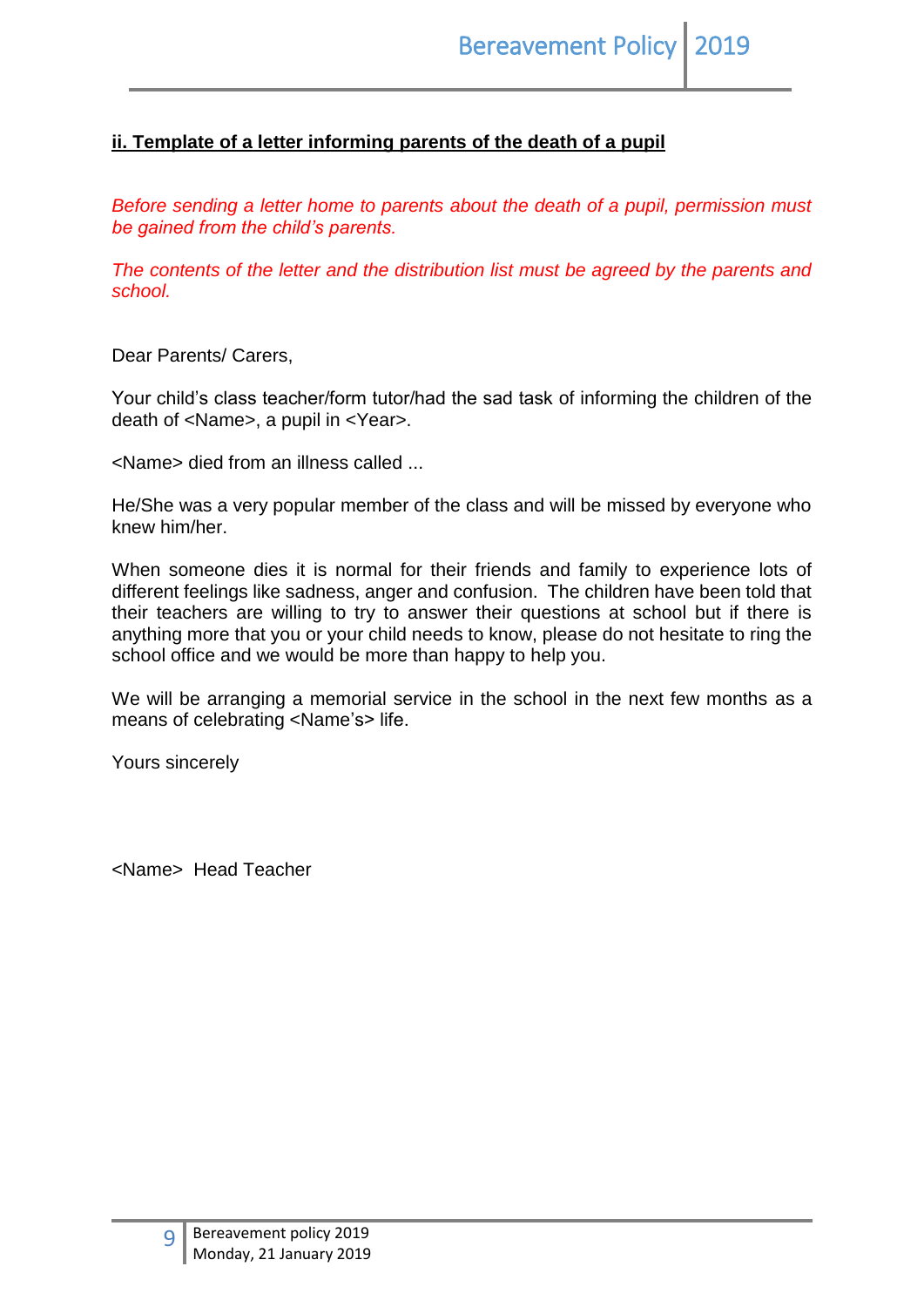## **Appendix 3**

## **Guidelines for breaking news about a death to staff and governors**

- Arrange a staff meeting which should take place as soon as possible.
- Impart factual information. Never make assumptions or repeat what has been said by rumour.
- Give news sensitively and empathetically, being aware that people may react in different ways.
- Be cognisant of the relationships staff may have had with the person who has died.
- Ensure that there is someone responsible for telling people who are unable to attend the staff meeting i.e. part time staff, peripatetic staff, and lunch time supervisors. Consider the best way of imparting the information to those absent e.g. by doing home visit, by telephone, text or e-mail etc.
- Identify individual members of staff who feel able to:
	- a) support members of staff
	- b) support groups of children (the most appropriate person to support the children should be well known to them and trusted).
- Identify a member of staff who will liaise with the individual's family, to deal with staff condolences and any funeral arrangements (if necessary).
- Identify an appropriate member of staff who will take 'phone calls and/or direct them as appropriate. Try to establish a "protected" telephone line to ensure free flow of accurate information (telephone line providers may provide an additional line if the situation requires one).
- Identify a member of staff who will provide a newsletter for parents (see examples of letter templates) which should be sent the same day.
- Arrange a staff meeting at the end of the day to ensure staff are coping with the situation.
- Identify any unresolved problems or on-going issues.
- Ensure that staff that live alone have contact numbers of friends in case of need.
- Identify sources of advice and support to access for help in coming to terms with the bereavement (see Rainbows toolkit).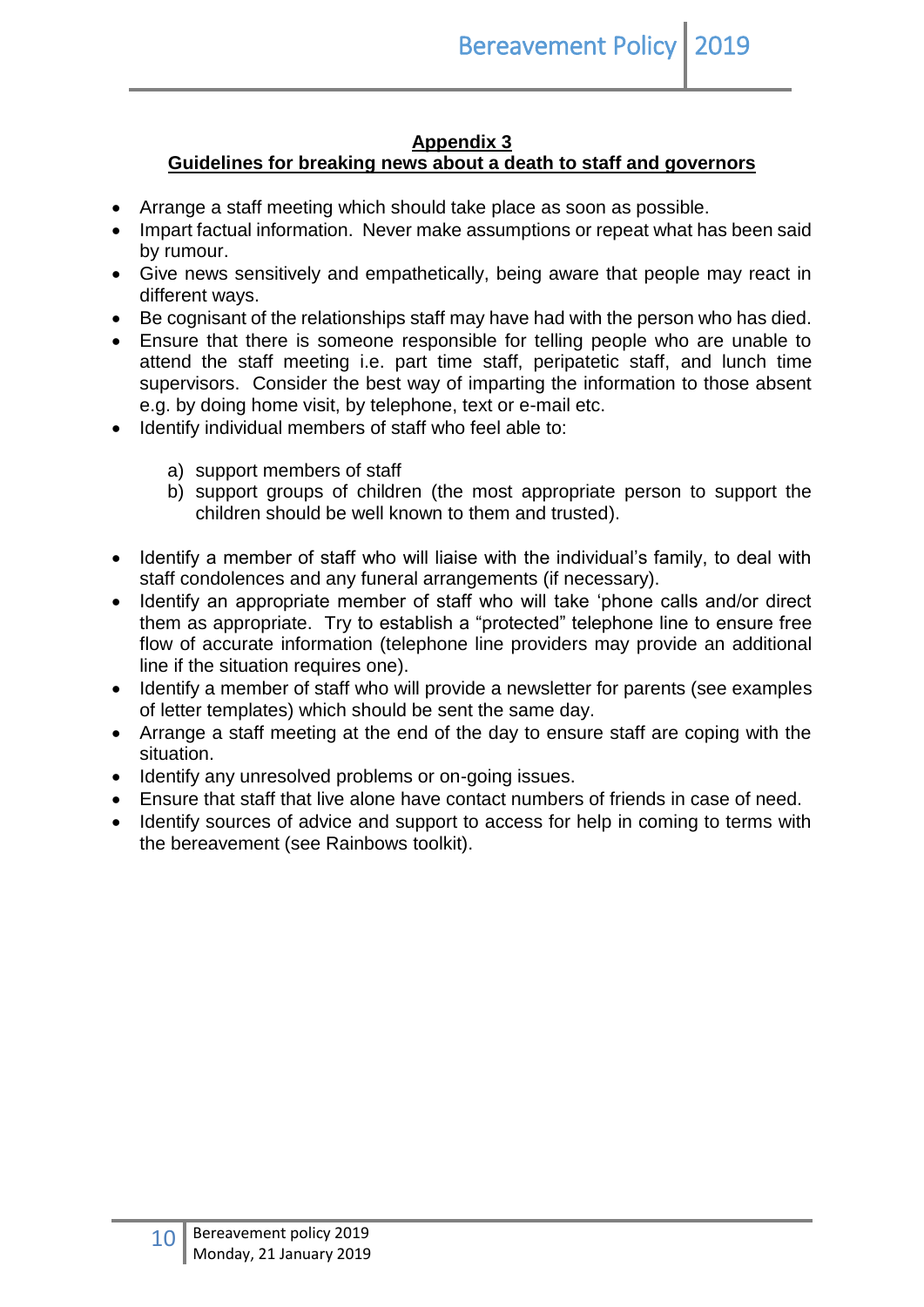### **Appendix 4 Guidelines for breaking news of the death to the children/young people**

- Inform the children/young people as soon as possible about the death.
- Where possible, the pupils should be informed in small groups i.e. class groups.
- Identify those children who had a long term and/or close relationship with the person who has died so they can be told separately.
- If appropriate, a special assembly could be held at a later time in the day to remember the person who has died.
- Allow the children/young people to ask questions and answer them honestly and factually in terms that they will understand.
- Allow the children/young people to verbalise their feelings.
- Allow the children/young people to discuss the situation and share their experiences of death.
- Be honest about your own feelings and talk about your relationship with the person.
- Avoid using euphemisms.
- Those children/young people who have had more involvement with the person should be given the opportunity to share their feelings and experiences either within the group or on a one-to-one situation.
- Ensure the children/young people understand that the death is nothing to do with anything they have said or done. It is in **no** way their fault.
- Reassure them that not all people who are ill or have had an accident will die and that many people get better.
- Put an appropriate time limit on the discussion. It is preferable to resume normal school activities as soon as possible thus ensuring minimal disruption within the school.
- Conclude the discussion with a prayer or special poem to remember the person who has died and their family.
- Be available for any child/young person who needs additional help and support.
- Refer to the Rainbows bereavement toolkit for further quidance.